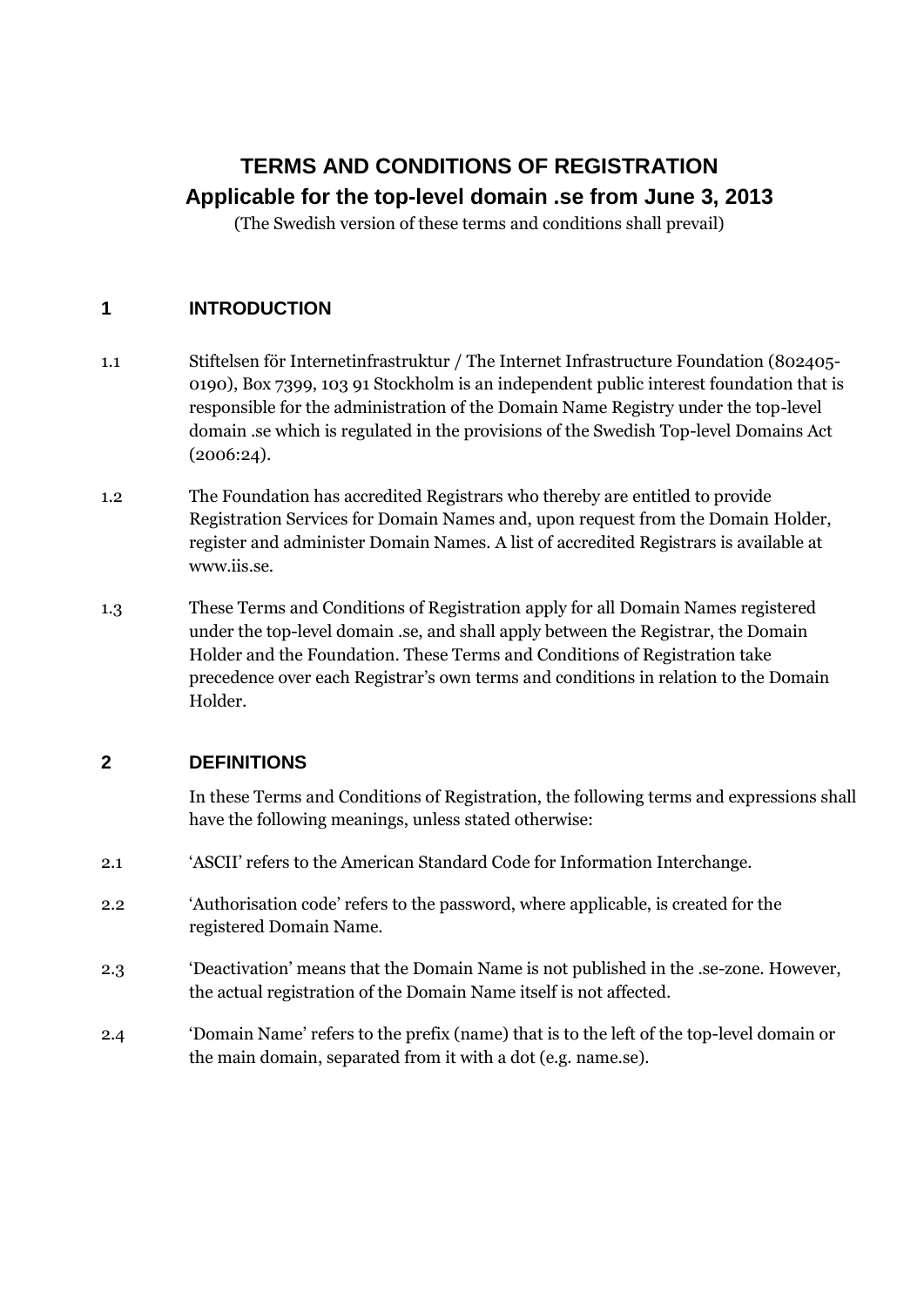| 2.5  | 'Domain Holder' is the person or legal entity that is applying for registration of a Domain<br>Name, or who owns a Domain Name, and in relation to whom these Terms and<br>Conditions of Registration shall be applied.                                                               |
|------|---------------------------------------------------------------------------------------------------------------------------------------------------------------------------------------------------------------------------------------------------------------------------------------|
| 2.6  | 'DS records' refers to delegation posts for DNSSEC.                                                                                                                                                                                                                                   |
| 2.7  | 'IDN' refers to the Internationalized Domain Name. More information is available at<br>www.iis.se.                                                                                                                                                                                    |
| 2.8  | 'Registrar' is any Registrar accredited by the Foundation who provides Registration<br>Services under the top-level domain .se.                                                                                                                                                       |
| 2.9  | 'Registration Services' refers to the following services that are offered to a Domain<br>Holder: new registration, deregistration, renewal, assignment, updating of contact<br>information, administration of name servers, change of Registrar, and administration of<br>DS records. |
| 2.10 | The Foundation' refers to the Internet Infrastructure Foundation / Stiftelsen för<br>Internetinfrastruktur.                                                                                                                                                                           |

- 2.11 "Top-level Domains Act" refers to the Swedish Top-level Domains Act (2006:24).
- 2.12 "Transfer" refers to when the Foundation transfers the registration of the Domain Name to a new Domain Holder following an alternative dispute resolution proceeding according to paragraph 6.3 or due to a judgment according to paragraph 6.4.

# **3 REGISTRATION OF DOMAIN NAMES**

## 3.1 **Conditions for application**

- 3.1.1 Any natural person or legal entity with a personal identification number or corporate identity number, or that can be identified via a registration designation in a register maintained by a governmental authority, or by an organization exercising state authority, may apply for registration of a Domain Name under the top-level domain .se.
- 3.1.2 For new registration of Domain Names, a "first come, first served" principle applies, i.e. Domain Names are allocated in the order in which the applications are entered in the Foundation"s register.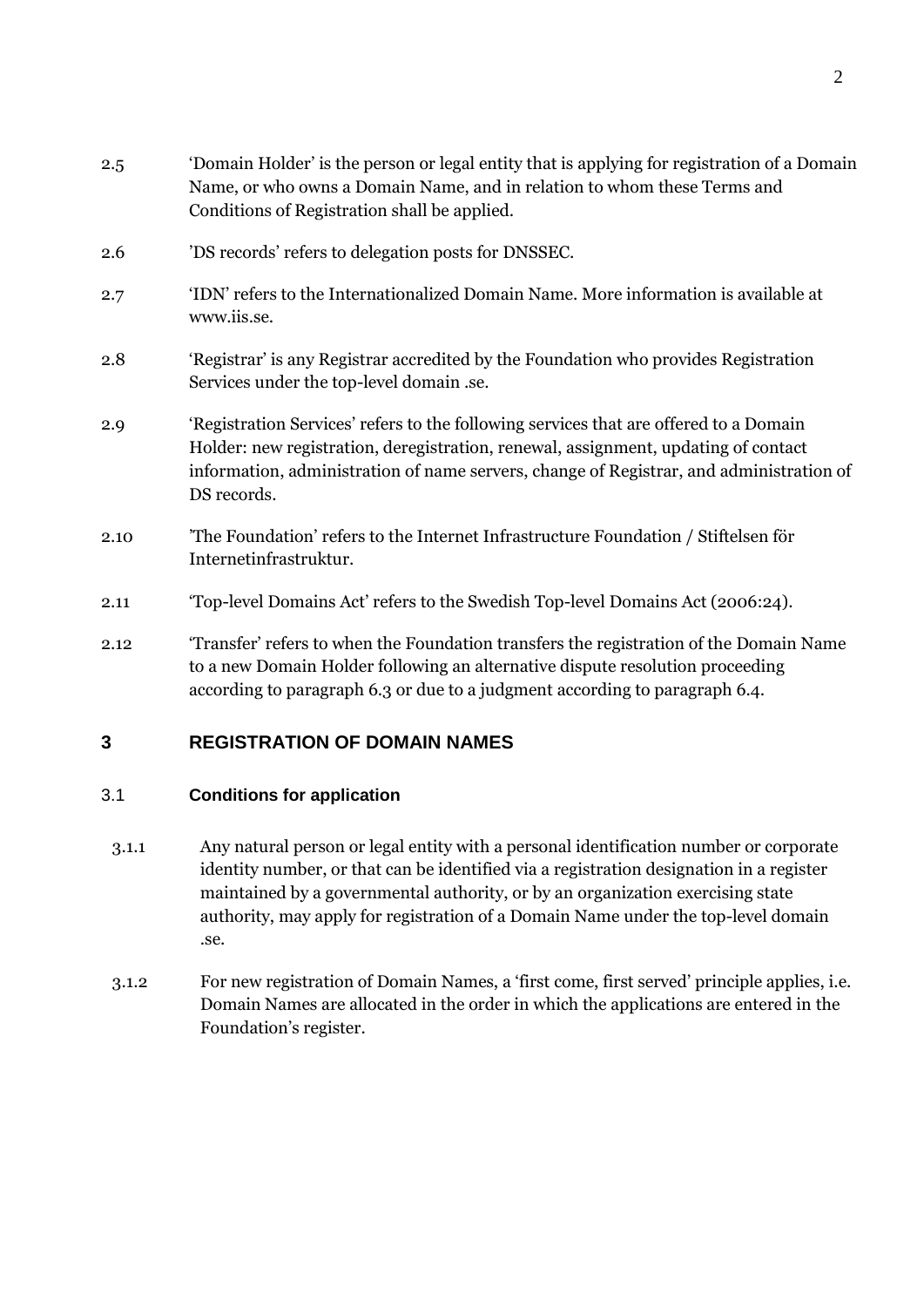## 3.2 **Formulation of the Domain Name**

| 3.2.1 | A Domain Name under the top-level domain .se may only comprise ASCII characters,<br>i.e. the letters a-z, the numbers o-9 and hyphens. The Domain Name must start and<br>finish with a letter or a number, and may not consist entirely of hyphens. |
|-------|-----------------------------------------------------------------------------------------------------------------------------------------------------------------------------------------------------------------------------------------------------|
| 3.2.2 | Number combinations in the format xxxxxx-xxxx that comprise, or may comprise, a<br>personal identity number cannot be registered.                                                                                                                   |
| 3.2.3 | For technical reasons, it is not possible to register Domain Names that start with two<br>alphanumeric characters followed by two hyphens.                                                                                                          |
| 3.2.4 | An IDN domain name must be re-encoded to ASCII characters before it can be<br>registered under the top-level domain .se.                                                                                                                            |
| 3.2.5 | A Domain Name shall include at least two characters, and may contain a maximum of<br>63 characters.                                                                                                                                                 |
| 3.2.6 | A Domain Name cannot be registered as a new name if it is identical to a previously<br>registered Domain Name under the top-level domain .se.                                                                                                       |
| 3.2.7 | Sub-domains of already registered Domain Names are administered by the Domain<br>Holder of the Domain Name in question.                                                                                                                             |
| 3.2.8 | Certain Domain Names are blocked by the Foundation and cannot be registered. These<br>Domain Names are available on www.iis.se.                                                                                                                     |
| 3.2.9 | Certain Domain names are reserved for authorised Domain Holders and can be<br>registered after special assessment. These Domain Names are available on www.iis.se.                                                                                  |
|       |                                                                                                                                                                                                                                                     |

# **4 THE DOMAIN HOLDER'S OBLIGATIONS**

## 4.1 **Responsibility for information**

- 4.1.1 Concerning new registration, in the application for a Domain Name, the Domain Holder is responsible for providing the following information:
	- (i) full Company name and contact person or, if a private individual, their first and last name,
	- (ii) corporate identity number or personal identification number,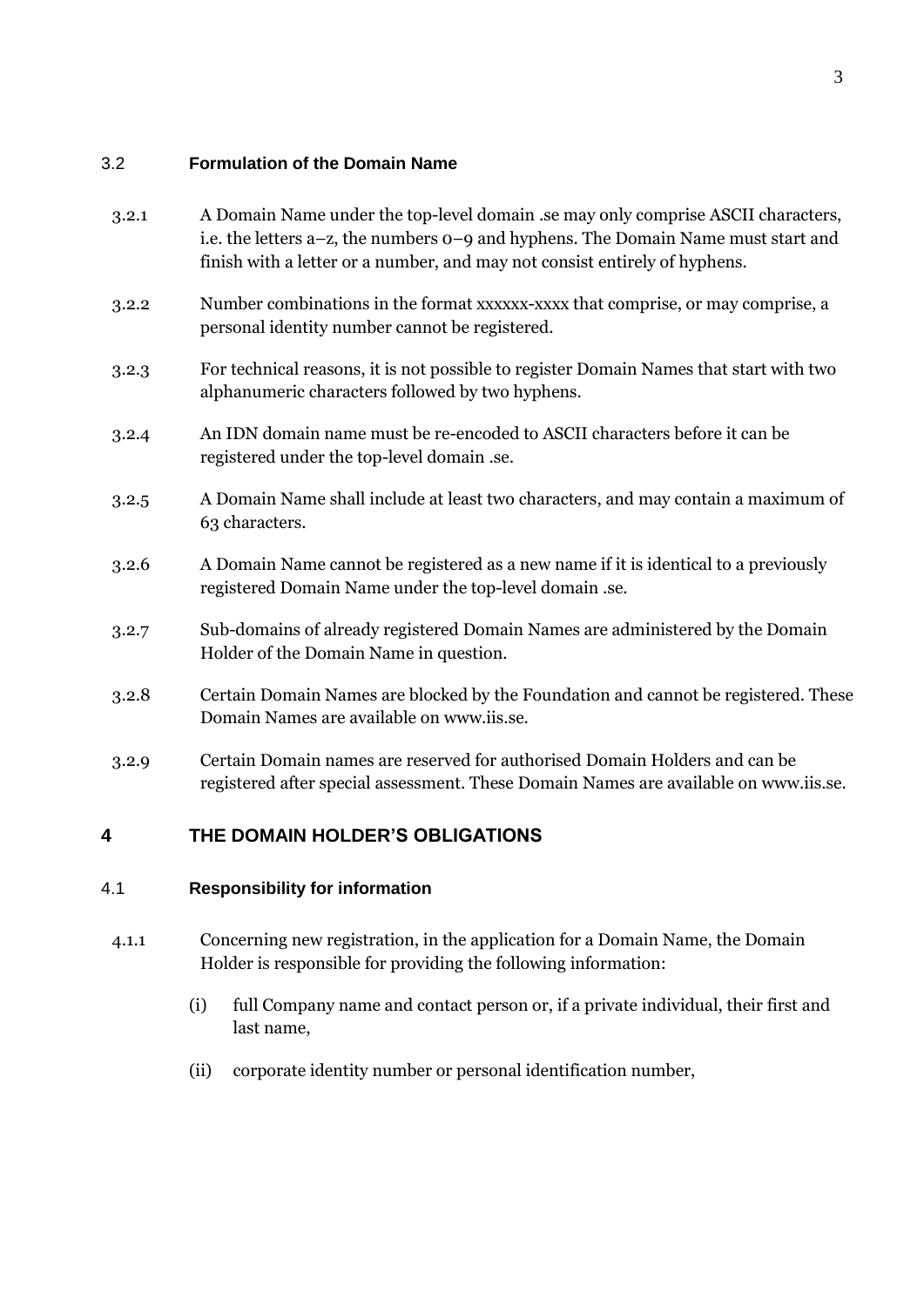- (iii) VAT registration number (only for foreign legal entities within the EU who are registered to pay VAT),
- (iv) postal address,
- (v) phone number, and
- (vi) e-mail address.

The information must be complete and correct.

4.1.2 The Domain Holder is obliged to continually and without delay inform the Registrar of any changes in the information given in the application, including change of e-mail address. The Registrar will then correct the information in the Foundation"s register of Domain Names.

#### 4.2 **Verification of the Domain Name selected**

The Domain Holder is obliged at all times to ensure that the Domain Name selected does not constitute an infringement of the rights of another party, nor in any other way constitute a violation of applicable statutes or public order, and is not intended to cause offence.

## **5 DOMAIN HOLDER'S RIGHTS TO REGISTRATION SERVICES**

#### 5.1 **Registration Services**

The Registration Services are performed by the Registrar with whom the Domain Holder has entered into an agreement. If the Domain Holder´s agreement with the Registrar has ceased in accordance with paragraph 5.3, or if the Registrar's agreement with the Foundation has ceased, the Domain Holder shall select a new Registrar in accordance with paragraph 8 below.

The Registrar shall, upon request from the Domain Holder, provide the following Registration Services in accordance with the Registrar"s applicable pricelist and other terms and conditions.

#### 5.1.1 *New registration of Domain Name*

5.1.1.1 The Registrar has undertaken to, upon request from the Domain Holder, enter new registrations of Domain Names under the top-level domain .se.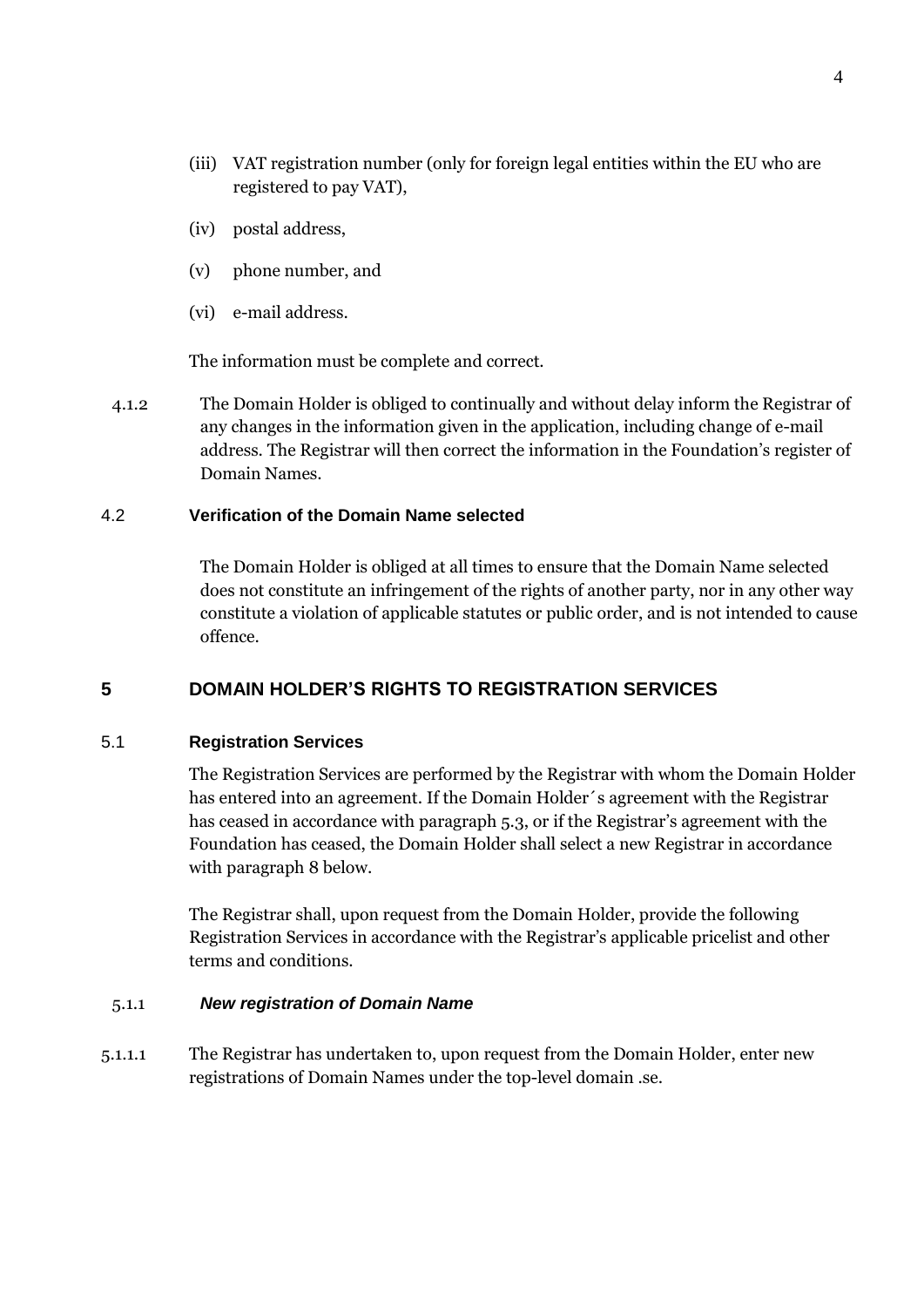- 5.1.1.2 With a new registration, the Domain Holder shall promptly receive, no later than ten working days from when the Registrar sent the application to the Foundation, notification from the Registrar about whether the new registration has been made or whether there are impediments according to these Terms and Conditions of Registration.
- 5.1.1.3 During the registration period, the Domain Holder holds the exclusive right to use the registered Domain Name under the top-level domain .se.

### 5.1.2 *Renewal of Domain Name*

The Registrar has undertaken to, upon request from the Domain Holder, renew the registration period for the Domain Holder"s Domain Name, with the exception of paragraph 5.3.

#### 5.1.3 *Updating of contact information*

The Registrar has undertaken to, upon request from the Domain Holder, ensure that the contact information for the Domain Holder is updated.

#### 5.1.4 *Administration of name servers*

The Registrar has undertaken to, upon request from the Domain Holder, add, remove or change information about name servers. The Foundation reserves the right to change or remove the name servers provided for a Domain Name if the Foundation is of the view that the stated name servers cause, or may cause, serious operational disturbances.

#### 5.1.5 *Deregistration of Domain Name*

The Registrar has undertaken to, upon request from the Domain Holder, deregister the Domain Holder"s Domain Name.

#### 5.1.6 *Assignment of Domain Name*

- 5.1.6.1 The Registrar has undertaken to, upon request from the existing Domain Holder, and on condition that the recipient Domain Holder has approved the Terms and Conditions of Registration and provided the information specified in paragraph 4.1.1, implement assignment of the Domain Name.
- 5.1.6.2 The Registrar shall promptly, and no later than five working days from when the conditions in paragraph 5.1.6.1 have been fulfilled, assign the Domain Name to a new Domain Holder.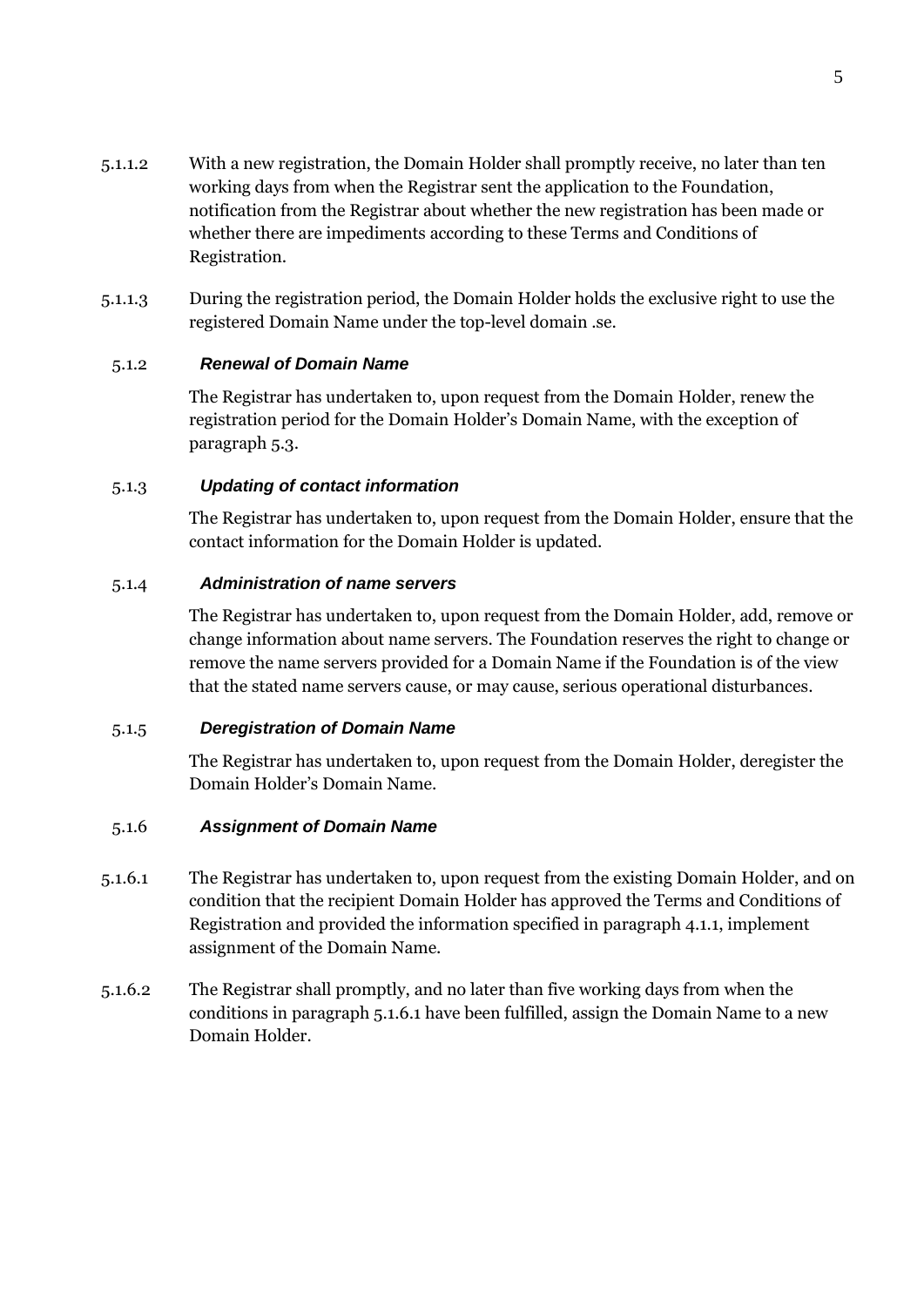5.1.6.3 When a Domain Name is assigned, the new Domain Holder will replace the previous registered Domain Holder when the application for the assignment has been granted.

## 5.1.7 *Change of Registrar*

- *5.1.7.1* The Registrar has undertaken, upon request from the Domain Holder, assist with the transfer of the administration of the Domain Holder"s Domain Name from one Registrar to another in accordance with this paragraph 5.1.7.
- *5.1.7.2* The surrendering Registrar shall, upon request from the Domain Holder, produce a unique Authorisation Code for the Domain Name that the Registrar administers on behalf of the Domain Holder.
- *5.1.7.3* The Domain Holder contacts the surrendering Registrar and requests the Authorisation Code for the relevant Domain Name that is affected by the change of Registrar. The surrendering Registrar shall promptly, but no later than five working days after the request, provide the Domain Holder with the Authorisation Code. If the surrendering Registrar does not provide the Authorisation Code within five working days, the Foundation is entitled to provide and pass on the Authorisation Code to the Domain Holder.
- *5.1.7.4* The surrendering Registrar is responsible for ensuring that the Authorisation Code is transferred to the Domain Holder in a secure manner, and the Registrar is always obliged to provide the Authorisation Code upon request from the Domain Holder.
- *5.1.7.5* The Domain Holder contacts the recipient Registrar and transfers the Authorisation Code according to the Registrar's procedures for this.
- *5.1.7.6* The recipient Registrar confirms the change of Registrar to the Domain Holder.
- 5.1.7.7 A fee for the Registration Service change of Registrar may not be charged by the surrendering Registrar.
- 5.1.7.8 The Domain Holder is aware that, when the Registrar is changed, the Domain Holder may have to pay a new fee for the Domain Name to the new Registrar.

#### 5.1.8 *DS records*

5.1.8.1 The Registrar undertakes to, upon request from the Domain Holder, add, remove or change DS records, regardless of the name server provider.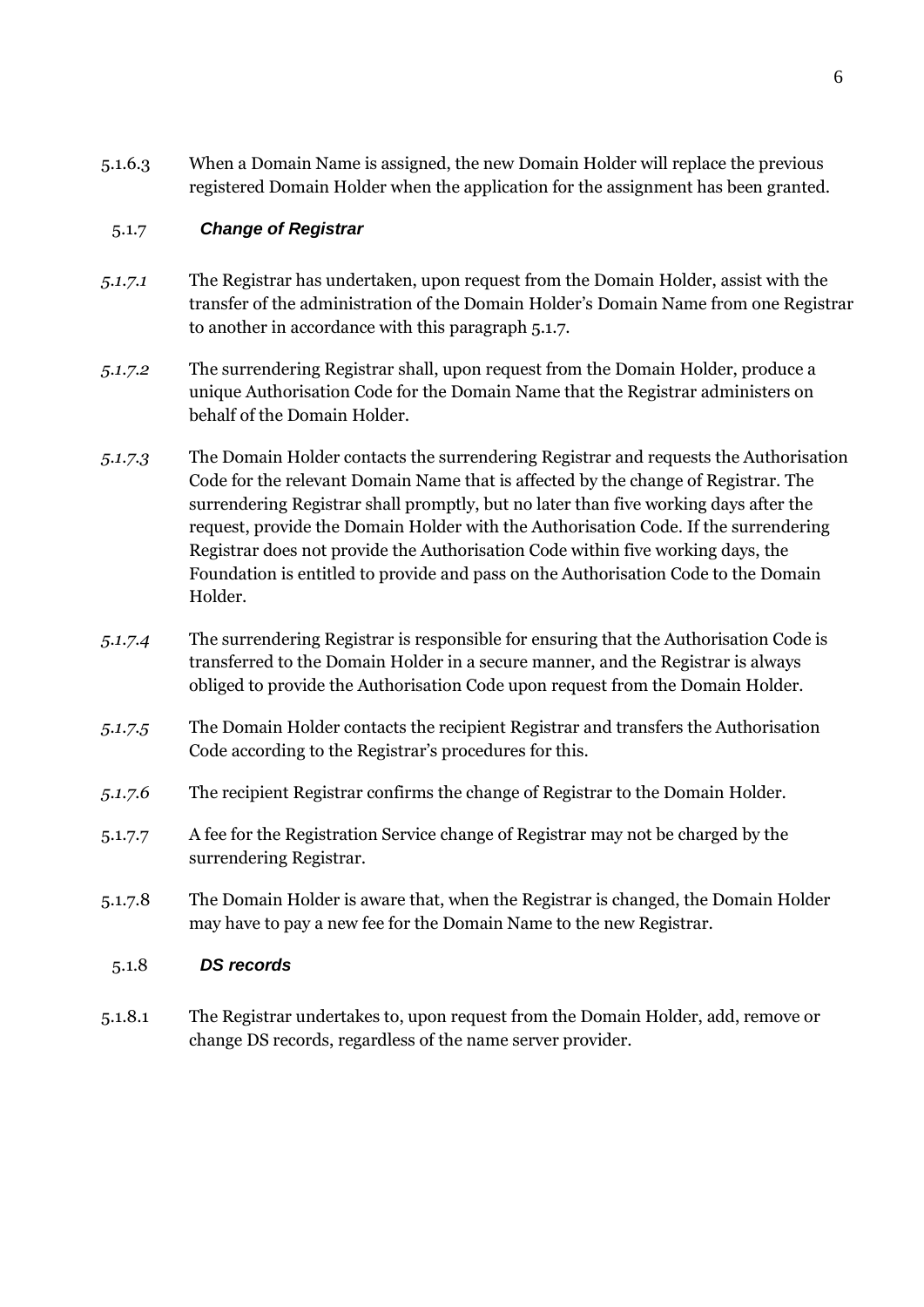- 5.1.8.2 If the Registrar is the name server provider for the Domain Holder"s Domain Name, the Registrar is entitled to, without the request of the Domain Holder, add, remove or change DS records for these Domain Names.
- 5.1.8.3 The Foundation retains the right to change, remove or refrain from publishing DS records provided if the Foundation is of the view that these cause, or may cause, serious operational disruption.

### 5.2 **Performance of the Registration Services**

The Registrar shall, upon explicit request from the Domain Holder, perform the Registration Services, but only if the Domain Holder has approved the Terms and Conditions for Registration and the Domain Holder has provided the required information. However, the Registrar is entitled to refuse to perform the requested Registration Service if the Domain Holder has not paid the fee for the Registration Service.

#### 5.3 **Registrar´s termination of the agreement with the Domain Holder**

If the Registrar has reserved this right in the agreement with the Domain Holder, the Registrar may, with at least three months notice, terminate the agreement with the Domain Holder by the date on which the registration period expires. The termination must be made in writing and clearly specify (i) that the agreement with the Domain Holder is being terminated after the end of the registration period, (ii) that the Domain Holder must select a new Registrar, (iii) how the Domain Holder transfers Registrars, (iv) that the Foundation, pursuant to paragraph 8, will serve as the temporary registrar and (v) and that .SE Direkt may become their standard Registrar unless the Domain Holder selects a new Registrar on their own.

# 5.4 **Hindrance to performing Registration Service deregistration and assignment of Domain Name**

5.4.1 If an alternative dispute resolution procedure involving a Domain Name has been initiated in accordance with paragraph 7, the Domain Name may not be deregistered or assignment of Domain Name until the application for the dispute has been

(i) written of, dismissed or refused, or

(ii) has been approved and the decision may be executed according to paragraph 7.3.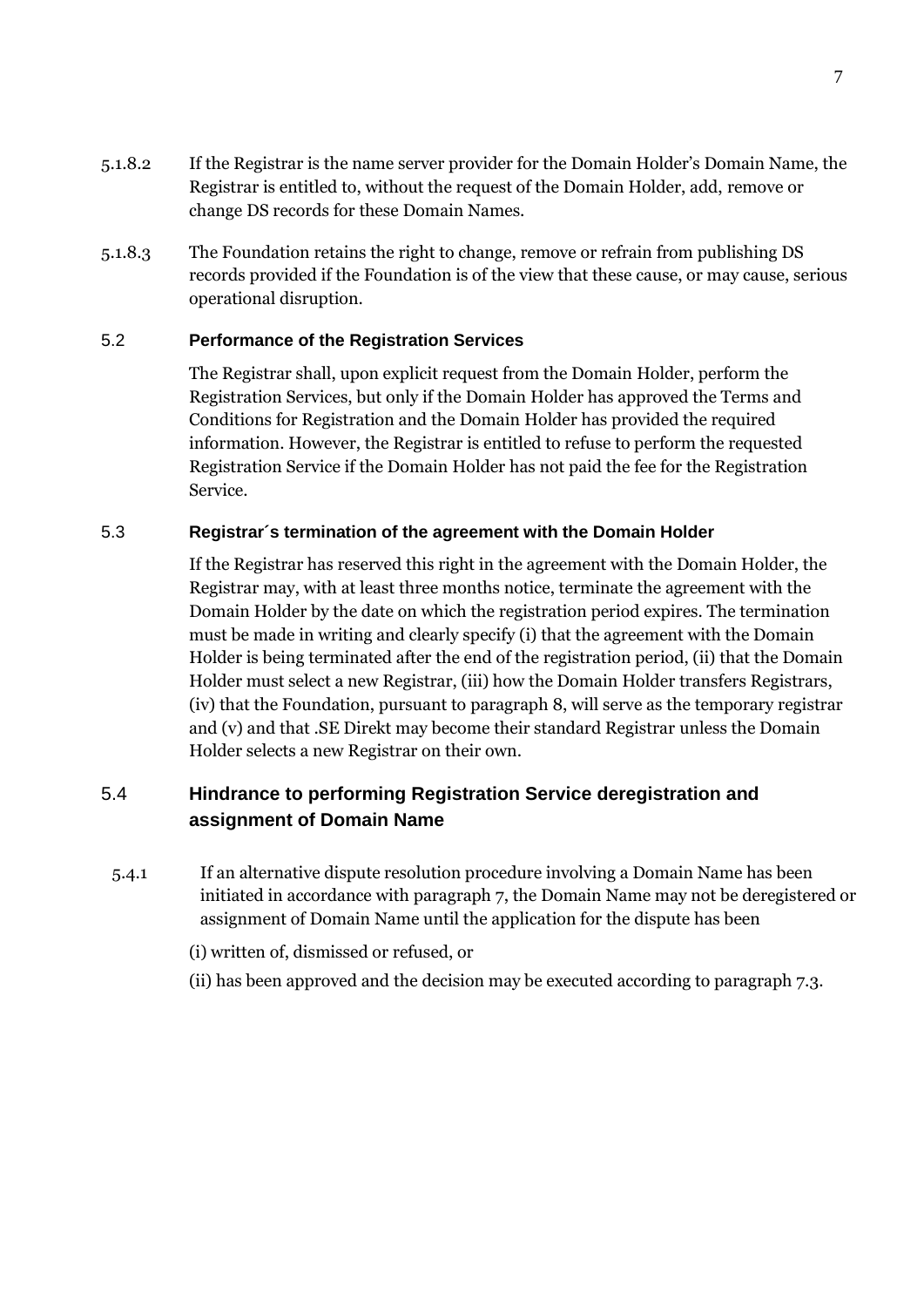5.4.2 If a petition for greater rights to a Domain Name has been filed and the Foundation has been informed in writing about the process, the Domain Name must not be deregistered or assigned until the matter has been resolved and the decision has gained legal effect.

# **6 THE FOUNDATION´S RIGHT TO DEACTIVATE, DEREGISTER OR TRANSFER DOMAIN NAMES**

## 6.1 **Deregistration due to undertakings not being fulfilled**

- 6.1.1 The Foundation has the right to Deactivate or deregister a Domain Name if the Domain Holder does not fulfill its undertakings in accordance with paragraph 4.1.1 or 4.1.2.
- 6.1.2 In the event of any deficiency according to paragraph 4.1.1 or 4.1.2, the Foundation shall send a notification to the Domain Holder with a request that the deficiency be rectified. The notification to the Domain Holder shall contain information about the deficiency that is to be remedied. If the deficiency has not been rectified within ten working days from the date when the notification was sent, the Foundation has the right to Deactivate the Domain Name.
- 6.1.3 If a Domain Name is Deactivated, the Domain Holder can reactivate the Domain Name by rectifying the deficiency of which it was notified within 60 days from the date of Deactivation. If the Domain Holder does not rectify the deficiency of which it was notified, the Foundation has the right to deregister the Domain Name.
- 6.1.4 If the Domain Name, or the use thereof, clearly violates Swedish legislation or statutes, the Foundation has the right to immediately Deactivate or deregister it.
- 6.1.5 The Foundation has the right to Deactivate and deregister a Domain Name if the Domain Holder is a legal entity and this has been dissolved after completed bankruptcy or liquidation, or if the Domain Holder is a natural person and he/she has deceased and the estate has been dissolved by distribution of an estate.

## 6.2 **Deregistration on the grounds that the Domain Name has not been renewed**

If the Domain Name is not renewed, the Foundation will deregister the Domain Name after 60 days of Deactivation.

## 6.3 **Deregistration or Transfer after alternative dispute resolution proceedings**

The Foundation is entitled to deregister or Transfer a Domain Name after a decision in alternative dispute resolution proceedings according to stipulations in paragraph 7.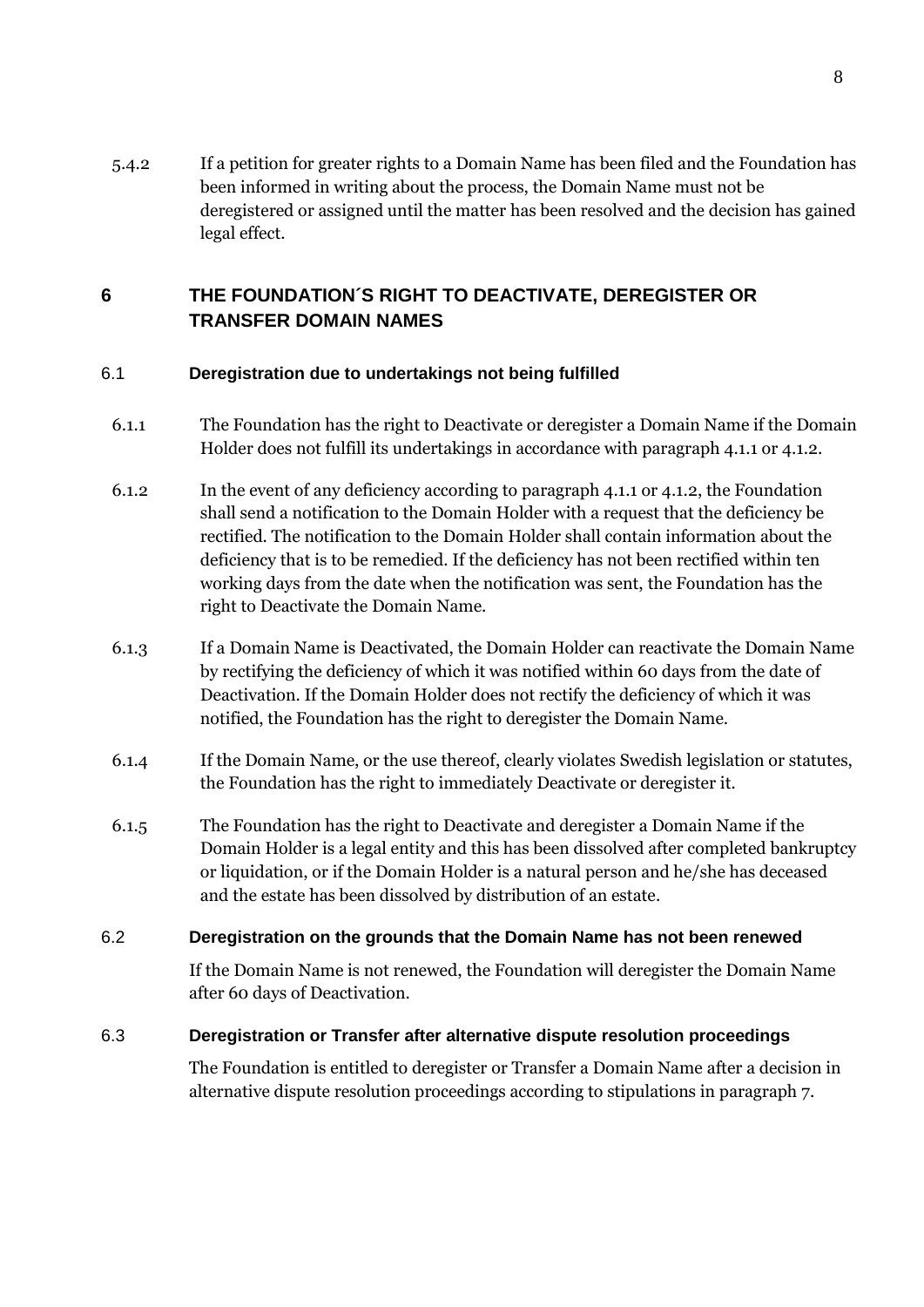#### 6.4 **Deregistration or transfer due to a legally binding judgment**

A Domain Name shall be deregistered or transferred upon request from an individual who presents a legally binding judgment, showing that the individual who request the Domain Name to be deregistered or transferred has the right to the Domain Name. In such cases, the Foundation performs deregistration or transfer immediately.

## **7 ALTERNATIVE DISPUTE RESOLUTION PROCEEDINGS**

In the Foundation´s alternative dispute resolution proceeding (ADR), disputes involving the allocation of Domain Names are settled.

## 7.1 **The proceeding**

At all times, applicable stipulations pertaining to procedures in the ADR proceeding for Domain Names under the top-level domain .se (Proceedings regulations) can be found at www.iis.se.

#### 7.2 **Conditions for deregistration or Transfer**

A Domain Name may be deregistered or Transferred to the party requesting dispute resolution proceedings if the following three conditions are fulfilled:

1.The Domain Name is identical or similar to

- a. a distinguishing product feature,
- b. a distinguishing business feature,
- c. a family name,
- d. an artist"s name (if the name is not associated with someone who deceased a long time ago),
- e. a title of another party"s copyrighted literary or artistic work,
- f. a name that is protected by the Regulation concerning Certain Official Designations (1976:100),
- g. a geographic designation or a designation of origin that is protected by the European Council"s Regulation (EU) 510/2006,
- h. a geographic designation that is protected by the European Council"s Regulation (EU) 110/2008,
- i. a geographic designation that is protected by the European Council"s Regulation (EU) 1234/2007, or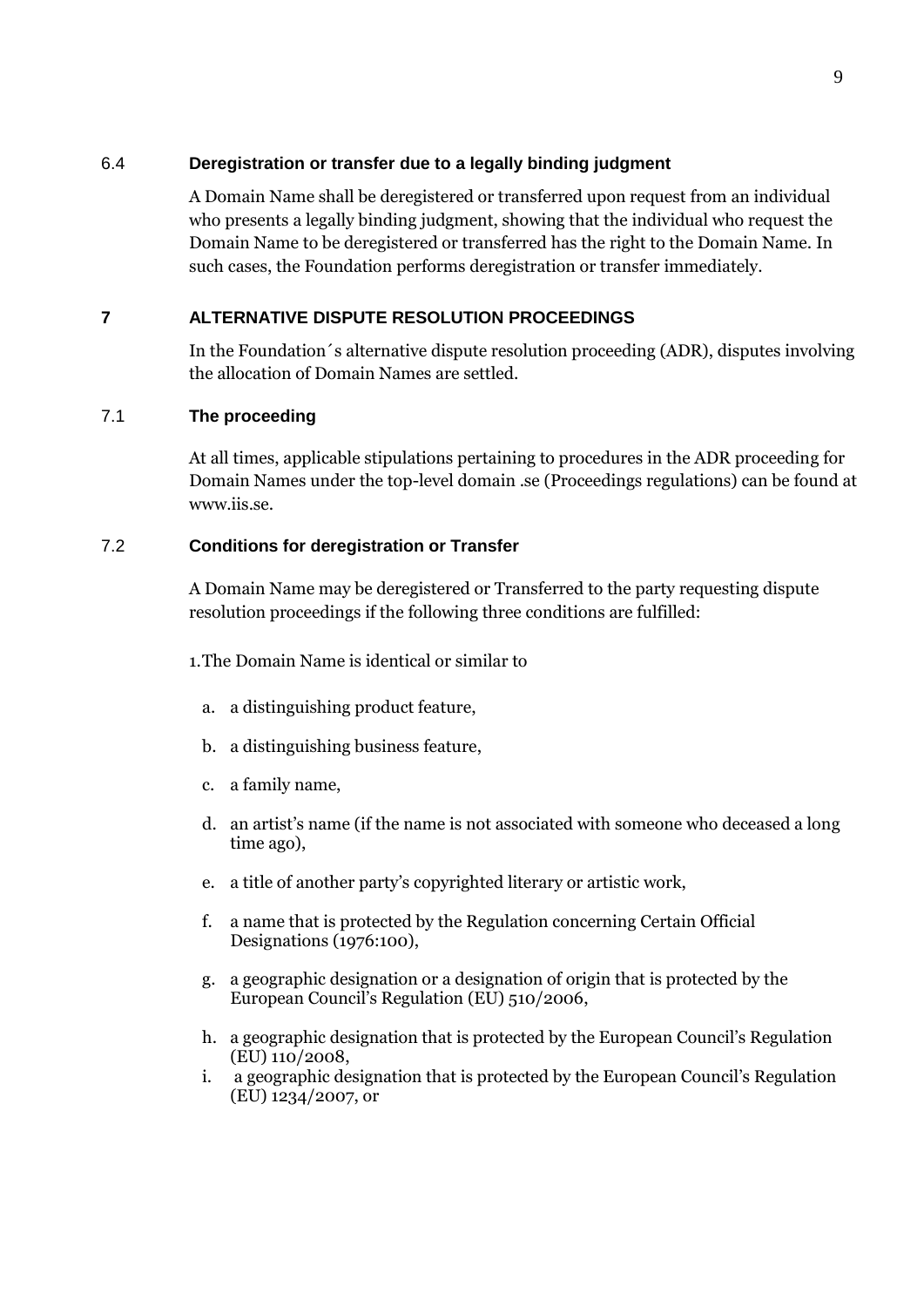j. The name of a government authority that is listed in the registry that Statistics Sweden must maintain under the Swedish Code of Statutes SFS 2007:755 (Government Agencies Register Ordinance), or its generally accepted abbreviation,

which is legally binding in Sweden and to which the party requesting dispute resolution can prove its rights, and

- 2. The Domain Name has been registered or used in bad faith, and
- 3. The Domain Holder has no rights or justified interest in the Domain Name.

At all times, applicable instructions pertaining to the three conditions are available at the end of these Registration Terms and Conditions under the heading "Instructions pertaining to ADR (paragraph 7)."

### 7.3 **Implementation of ADR rulings**

- 7.3.1 A decision whereby an application for alternative dispute resolution proceedings has been approved must be implemented by the Foundation after 14 days from the Foundation receiving the ruling, unless the Domain Holder indicates that he or she, within this period, has initiated action claiming greater rights to the Domain Name.
- 7.3.2 If the Domain Holder"s petition claiming greater rights is rejected or written off, the dispute resolution decision must be implemented as soon as the decision has gained legal effect. If the Domain Holder"s petition claiming greater rights is approved, the dispute resolution decision must not be implemented.

#### **8 PROCEDURES WHEN AN AGREEMENT CEASES**

If the Registrar's agreement with the Foundation ceases, or the Domain Holder's agreement with the Registrar ceases, the following applies for the Domain Holder.

- (i) The Domain Holder accepts that the Foundation becomes the temporary registrar for a period of up to four months (the "Protective Period") from the date when the agreement ceases.
- (ii) The Domain Holder shall select a new Registrar during the Protective Period.
- (iii) If the Domain Holder fails to select a new Registrar during the Protective Period, the Foundation"s registrar, .SE Direkt, automatically becomes the standard Registrar. As standard Registrar, .SE Direkt may charge fees according to the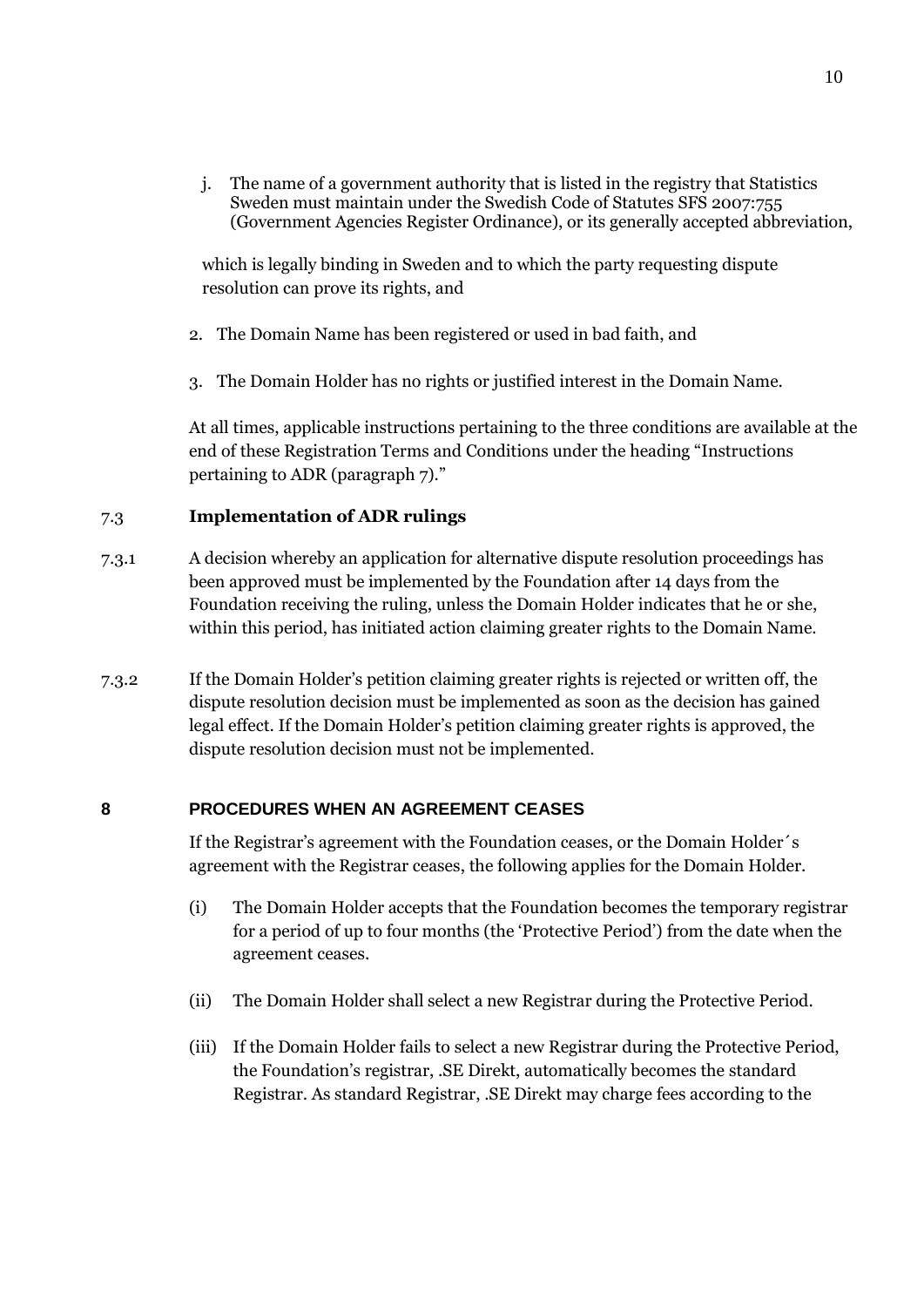applicable price list, and .SE Direkt"s other terms and conditions will be applicable between the parties (see www.sedirekt.se).

## **9 MANAGEMENT OF PERSONAL INFORMATION**

- 9.1 The Foundation manages personal information in accordance with the Swedish Personal Data Act (1998:204) and the Top-level Domains Act. The Top-level Domains Act states that the Foundation has both a right and an obligation to manage certain personal information. Management of personal information may also be performed by a party authorized by the Foundation should such management be necessary to fulfill the Foundations obligations according to these Terms and Conditions of Registration and the Top-level Domains Act.
- 9.2 The purpose of the management of personal information is to enable the Foundation to provide and operate the Domain Name registry under the top level domain .se and to fulfill those obligations the Foundation has according to these Terms and Conditions of Registration and the Top-level Domains Act. The information may be coordinated with other registers for the above purposes and in order to maintain a high level of customer care and registry management.
- 9.3 The Domain Name registry operated by the Foundation is made available on the Internet through a domain name search service (WHOIS). For Domain Holders as natural persons or sole traders, no personal information is made available in such manner unless requested by the Domain Holder.
- 9.4 The Domain Holder may only provide personal information about a party other than the Domain Holder (e.g. for legal entities" contact persons), for management by the Foundation, if the Domain Holder can guarantee that approval has been obtained from the concerned party concerning such management.
- 9.5 A person whose information is registered with the Foundation is, in accordance with the Personal Data Act, entitled to receive, once per calendar year at no cost, details of the personal information managed by the Foundation concerning that person. A written request must be submitted to the Foundation, signed by the person making the request.
- 9.6 A person whose information is registered with the Foundation is, in accordance with the Personal Data Act, entitled to request the Foundation to correct personal information which is incorrect or otherwise not managed in accordance with the Personal Data Act.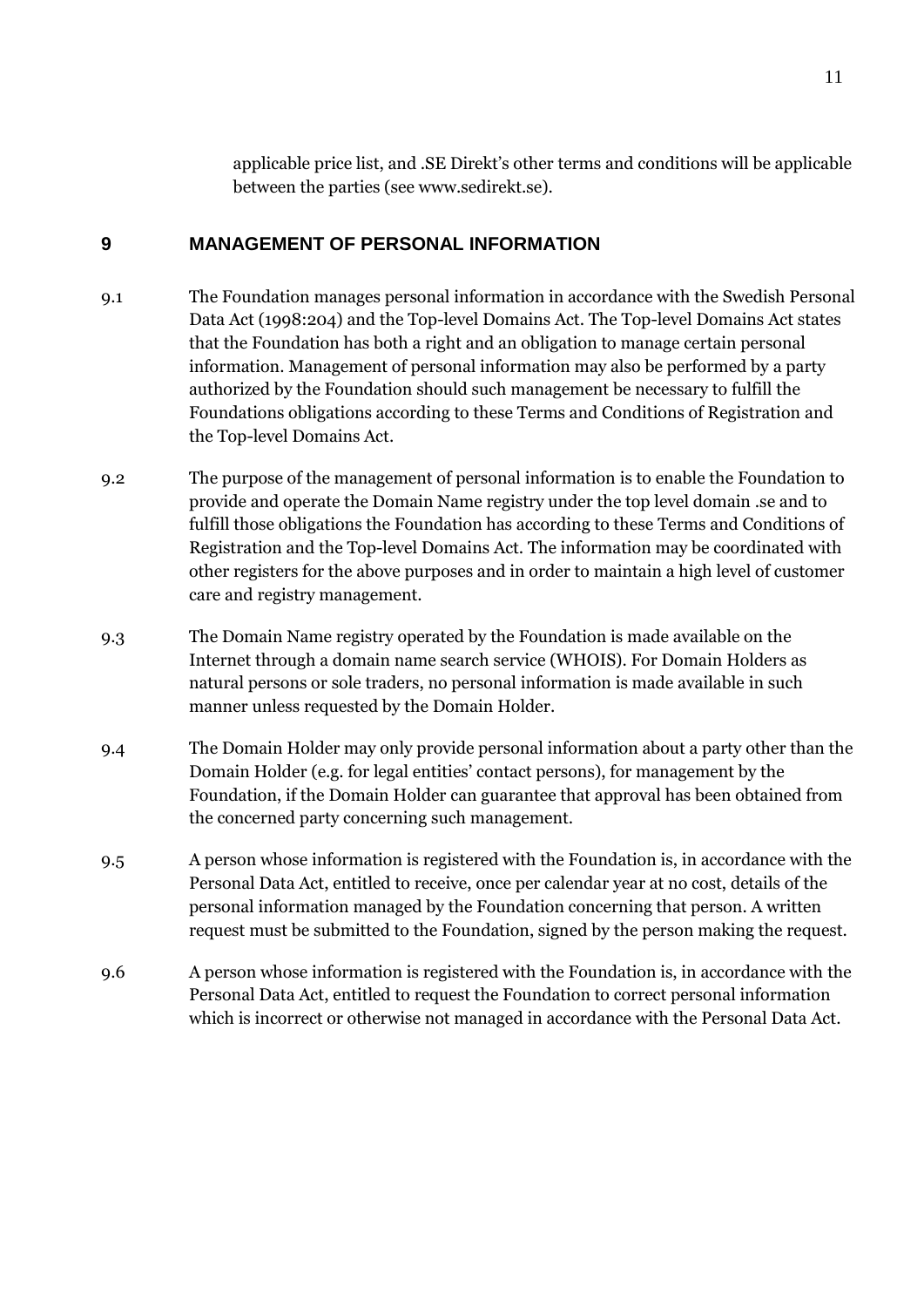## **10 MISCELLANEOUS**

### 10.1 **The Registrar's right to assign the agreement**

The Registrar is entitled to, without the approval of the Domain Holder, assign its rights and obligations according to these Terms and Conditions of Registration to another Registrar.

### 10.2 **Validity and amendments to the Terms and Conditions of Registration**

- 10.2.1 These Terms and Conditions of Registration apply until further notice, and the Foundation retains the right to amend the current terms and conditions as stated below.
- 10.2.2 An amendment to the Terms and Conditions of Registration comes into effect 30 days after the amendment has been published on the Foundation"s website, www.iis.se, but also applies from said date for a Domain Holder registered after the amendment has been published.
- 10.2.3 The Registrar will notify Domain Holders of amendments to the Terms and Conditions of Registration via e-mail when the amendment is published. If the Domain Holder has not provided a functioning e-mail address, the Domain Holder is solely responsible for keeping informed about any amendments to the terms and conditions.

## **11 DAMAGES**

- 11.1 Assuming there is no intentional or gross negligence, the Foundation´s liability for damages in relation to the Domain Holder shall be limited to direct losses, with a total amount not exceeding one (1) base amount in accordance with the Swedish Social Insurance Code (2010:110).
- 11.2 Under no circumstances is the Foundation liable to compensate for loss of profit, reduced sales, other loss of production, liability towards third party or other indirect damage.
- 11.3 A Domain Holder may only submit a claim according to the above if the Domain Holder has notified the Foundation of this no later than 90 days after the Domain Holder became aware of, or should have become aware of, the basis for the claim.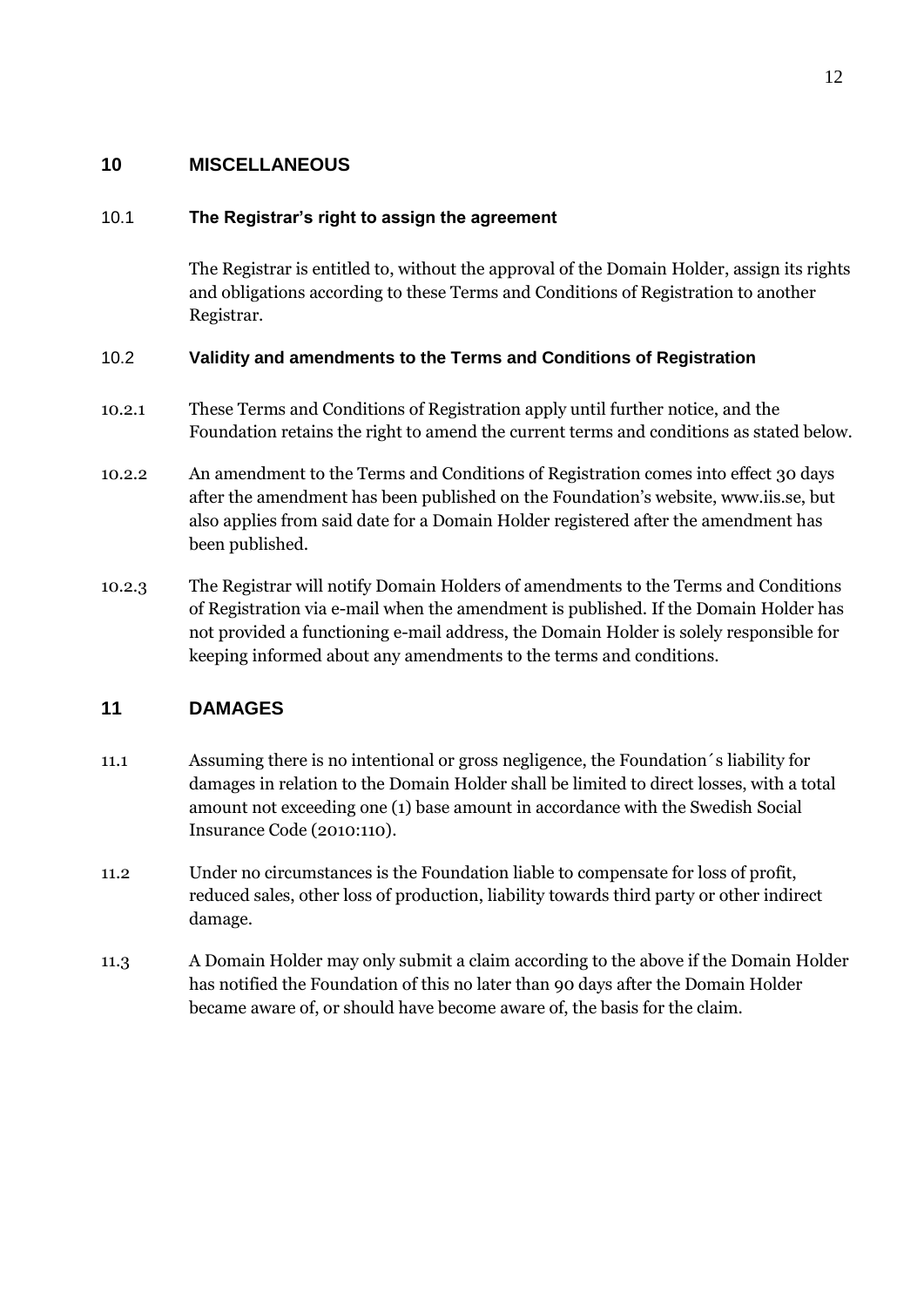## **12 COMMUNICATION**

Communication relating to these Terms and Conditions of Registration shall be submitted in writing to the postal address and/or e-mail address most recently supplied by the party. Communication that is sent by mail shall be considered to have reached the recipient inside Sweden within three working days of being sent. For recipients outside Sweden, ten calendar days apply from when it was sent. Communications sent electronically, such as e-mails or faxes, shall be considered to have reached the recipient immediately.

## **13 APPLICABLE LAW, DISPUTES**

Swedish law shall be applied to these Terms and Conditions of Registration. In the event of a dispute arising as a result of these Terms and Conditions of Registration, a action shall be brought before a general court of law.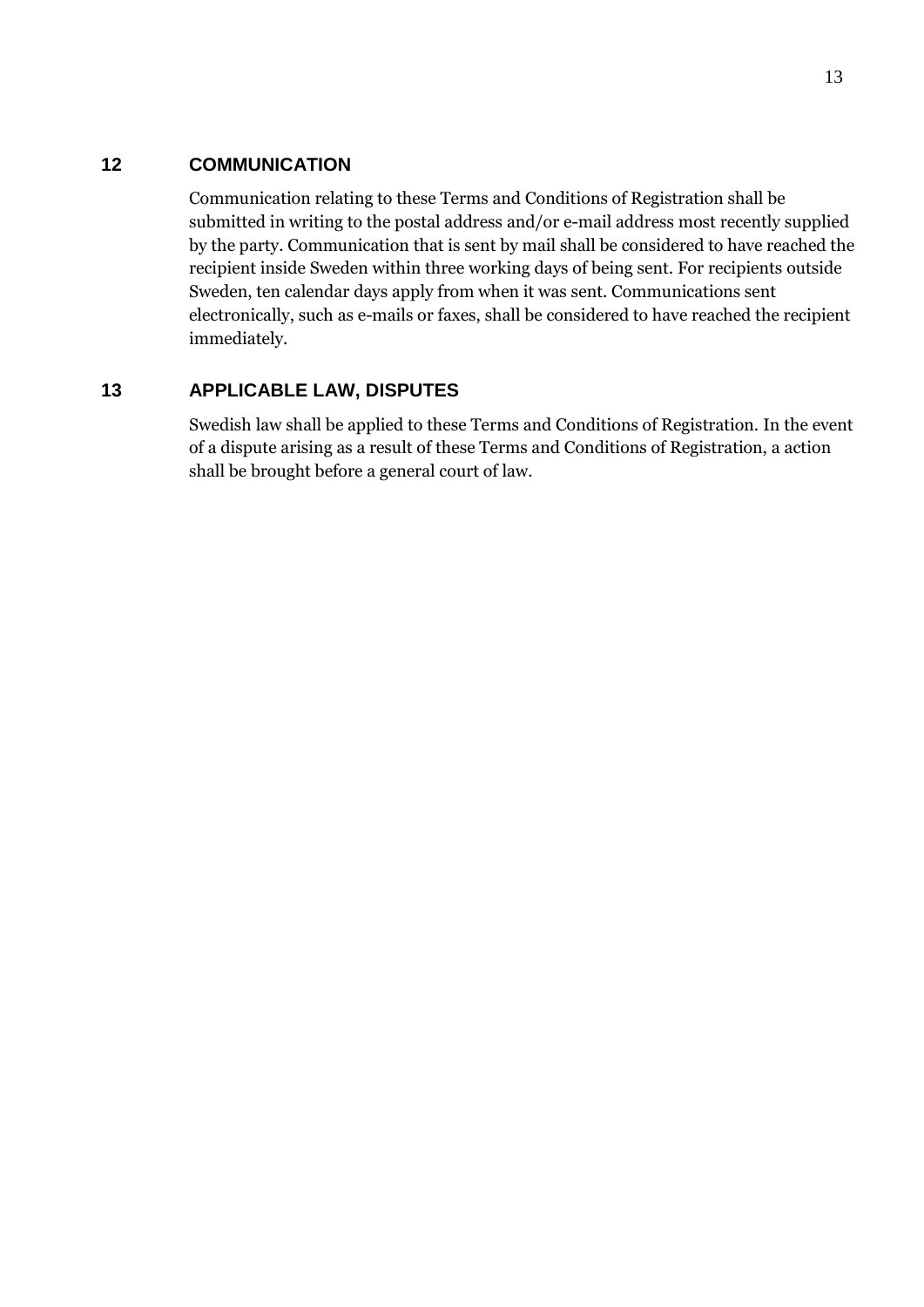# **INSTRUCTIONS PERTAINING TO ADR (PARAGRAPH 7)**

# **Instructions concerning the condition of rights with a legal base in Sweden (condition 1)**

The right on which the petitioner bases the application must exist at the time of application for dispute resolution, but need not exist at the time of registration of the Domain Name. However, if the Domain Name is older than the petitioner"s right, this may be regarded as significant during an assessment of the other two conditions.

When comparing the Domain Name and the right on which the petitioner bases the application, the linguistic similarity between the Domain Name and the petitioner's right will primarily be taken into account. However, the operation for which the Domain Name will be used will not be taken into account during this assessment. Nevertheless, the operation for which the Domain Name is to be used may be regarded as significant during an assessment of the other two conditions.

# **Instructions concerning the bad faith condition (condition 2)**

When determining whether the Domain Name has been registered or used in bad faith, all relevant circumstances are assessed. It is sufficient that bad faith can be proven to exist either in connection with registration or with the use of the Domain Name for the condition to be fulfilled.

Examples of circumstances supporting claims that the Domain Name has been registered or used in bad faith are:

- The Domain Holder is utilizing or plans to utilize the good reputation, market position or characteristic feature of the petitioner to attract traffic to the own website or to increase revenue in this manner;
- The Domain Holder"s registration of the Domain Name prevents or makes it difficult for the petitioner to register the brand (or other right on which the petitioner bases the application) as Domain Name;
- The Domain Name is being used or planned to be used to disrupt the petitioner's operations;
- The Domain Name has been registered with a view to a sale to the petitioner.

The list of circumstances that may support claims that the Domain Name has been registered or used in bad faith comprises only examples. In the same manner as the existence of the circumstances listed may support bad faith, the lack of these circumstances could imply that bad faith does not exist.